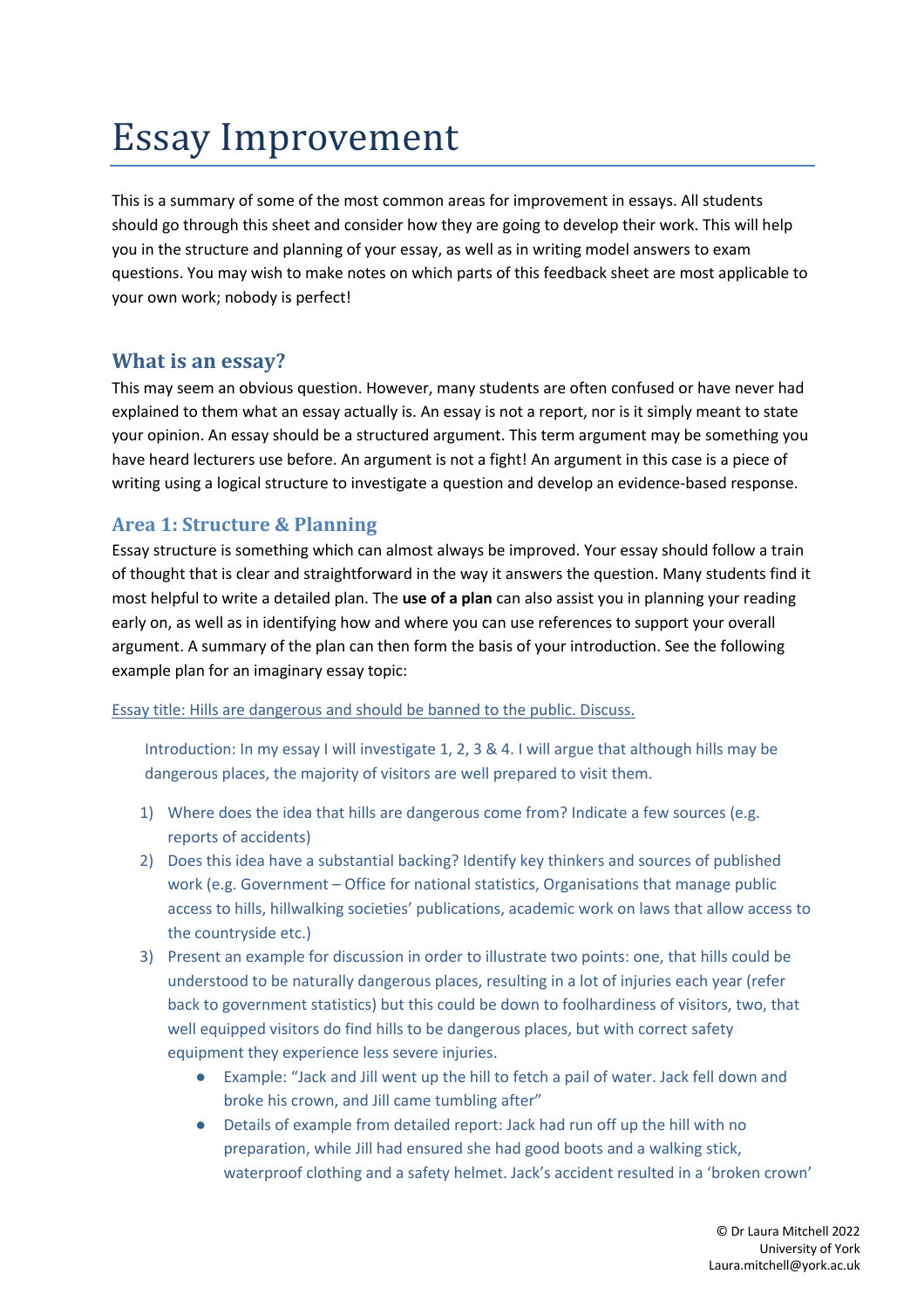which required a trip to hospital, while Jill only suffered minor damage to knee and ankle.

4) Present further evidence that common safety equipment for hill walking is well known, advertised, and widely available (make reference to evidence from hillwalker's publications, Organisations that manage public access to hills).

Conclusion: Although in the example both walkers experience an accident, it is clear that the natural 'danger' of hills is well known and prepared for by the majority of visitors. These visitors rarely experience severe accidents (present references from government statistics, hillwalking societies), as they are well prepared with safety equipment, however this does restrict safe enjoyment of hillwalking to those people in contact with hillwalking societies who can afford safety equipment.

So how did I develop this plan? If you look at my introduction text you will notice that I have already written down my answer or argument in a short sentence; this is often called a 'thesis statement'. A thesis statement is a short way of stating what your opinion is, or where your argument is heading in the essay. The best essays will be very clear in identifying their thesis statement and it would usually appear in both your introduction and your conclusion. To decide on what your thesis statement will be, you will need to collect your notes and resources on the essay topic from lectures, seminars, your reading, and any other relevant learning activities. You should group this material together in themes that you think are important to the question; you might even consider using it to make multiple essay plans with slightly different thesis statements. Here are some alternative thesis statements I might have developed for the above essay title:

**Thesis B** Hills are not dangerous places when compared with urban environments where the majority of the population live; but they may pose risks due to being unfamiliar.

**Thesis C** Hills are dangerous places, but the resourcing of adequate emergency services such as first aid centres and search and rescue operations is sufficient to mitigate the risk to the public.

**Thesis D** Whether hills are dangerous or not, the regulation of public access to the natural environment is an infringement of people's rights to leisure.

Some essay titles will contain multiple important topics or premises that you need to work from. This title contains two: the **assertion** that hills are dangerous places, and the **inference** that there should be some form of regulation of public risk. An assertion is a statement of fact, that may be supported or disputed with the use of evidence. An inference is a statement or proposition that can be arrived at through a process of reasoning (or argument) that brings together related evidencebased assertions. In my alternative thesis statements you will see I intend to use different evidence to respond to the assertion, and to logically evaluate the inference in the essay title's statement. You may find that some of your essay titles will include multiple assertions, or will use a citation to a specific reading or source as a way of directing you towards specific evidence.

In my proposed plan, I order my points from the general (discussion of the danger of hills) to the specific (a worked example). This model is a common deductive structure for a logical argument, which aims to provide a strong argument or 'proof'. In deductive logic, this structure would mean every step in the argument has to have indisputable evidence that is directly related to the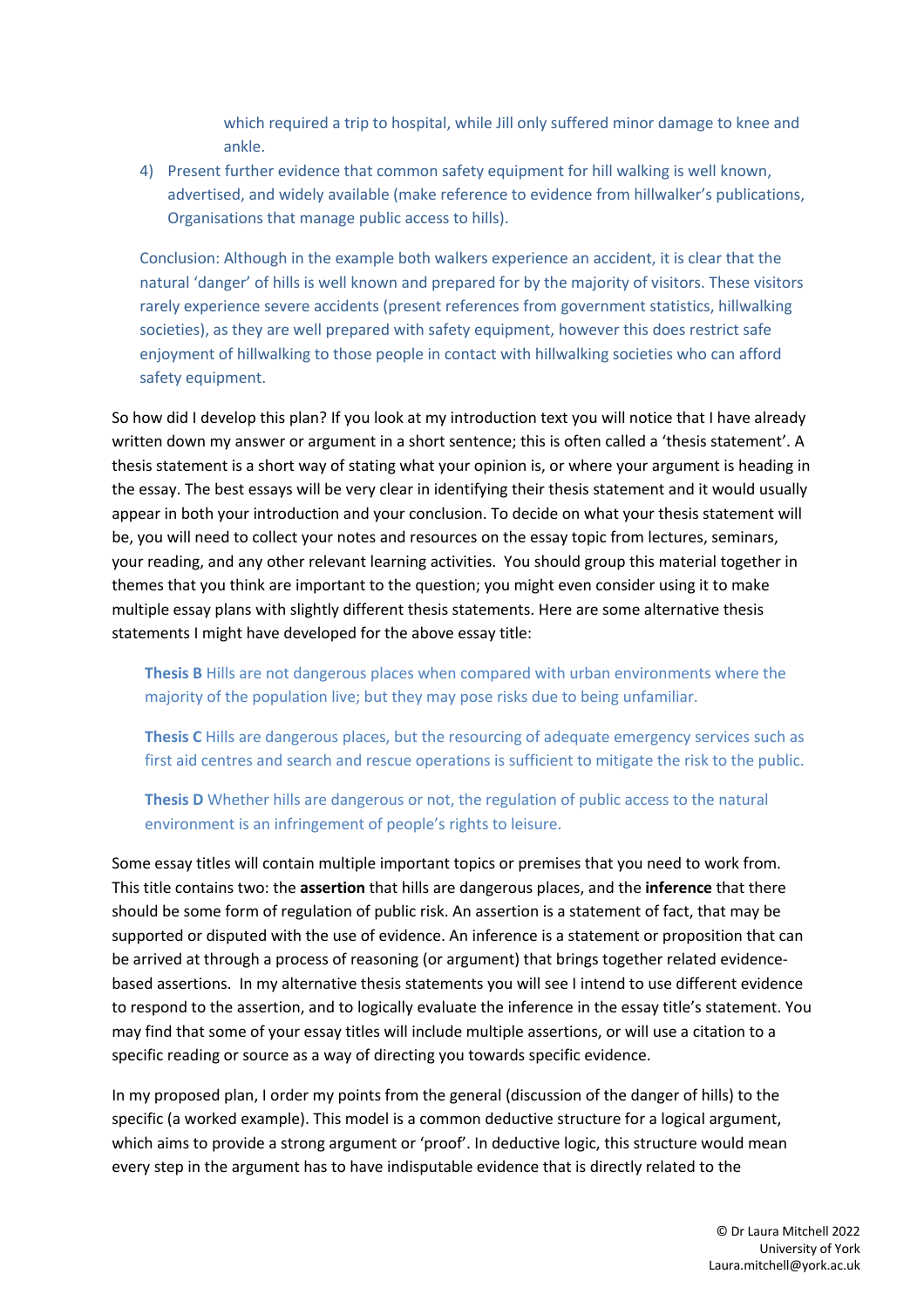conclusion. However, most essays in the humanities simply do not have many sources of indisputable evidence. This is because it is often possible to dispute the direct relationships between facts. For example, I could probably destabilise the logic of most responses to the above question by challenging how the author defines a 'hill' as opposed to a 'mountain' or another landscape feature. It is unlikely that the sources of evidence all specify this clearly.

Instead of a deductive structure, most essays in the humanities rely on an inductive structure. In an inductive structure it is only necessary that the author convince the reader that the conclusion is **likely** based on the evidence given. An inductive structure gives you more scope to use examples, provided you can convince the reader that those examples are relevant to the argument, and representative of the sorts of challenges the argument faces.

If you look carefully at my example plan, you will see that the argument is a bit weak in places, it relies only on one example to persuade the reader of its point. This would suggest that the essay needs to present references from other sources to indicate that the example given is representative of a more general state of affairs. Additionally, the essay needs to discuss the example in greater detail and perhaps support it with further evidence.

It is much easier to identify the logical weaknesses in an essay from a plan than it is when you write the essay in full without preparation. It is also easier to make sure you will fit within the word limit and to keep to the point in your essay, instead of accidentally becoming distracted from the essay question and elaborating on topics that are not helpful to your argument. To work up your essay from your plan, you need to expand on your plan to structure each point into one or more paragraphs. Each paragraph should include at least one sentence that identifies the topic of the paragraph, several sentences that outline your statements or claims, evidence to support these, and transitional sentences that explain the connection between your different paragraphs.

## Area 2: Using referencing as evidence to support your claims

Referencing is the key to supporting your argument and to avoiding plagiarism (which is a fancy word for cheating!). If you make a claim in your essay, you need to show evidence for it (like in the example above). Claims are statements about truth. The way you write the claim emphasises it's generalisability. A very general claim is one which indicates something is always true, or is true in a wide range of situations. This is called a 'big' claim. A 'small' claim is one that specifies a more particular or limited situation where it is true. The bigger the claim, the more evidence (references, or sometimes research data) you have to show for it.

| Unicorns are real.                                          | Enormous claim. Requires lots of support. References to<br>papers written by eminent experts (not Disney's website)<br>that report sightings, evidence of presence.           |
|-------------------------------------------------------------|-------------------------------------------------------------------------------------------------------------------------------------------------------------------------------|
| Unicorns are believed to be real by<br>many people.         | Large Claim. Requires substantial evidence that indicates<br>presence of belief, such as community activities focussed<br>on unicorns, not just what people say they believe. |
| Children act as though they believe<br>unicorns to be real. | Small claim. Requires a few references to studies that show<br>this is common behaviour in the specified group.                                                               |

Here are some examples of claims, and the amount of support needed for them: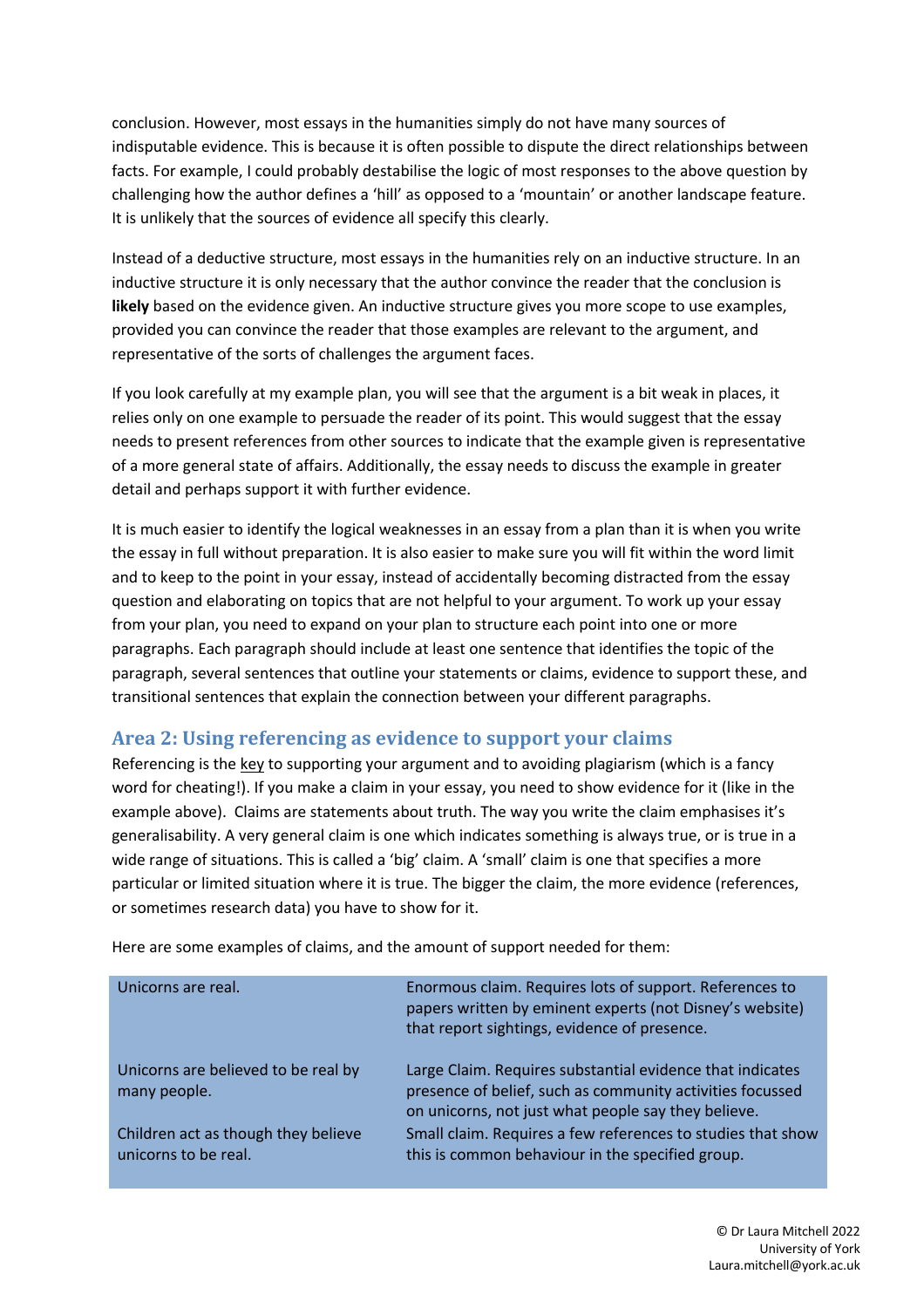Children seem to act as though they believe unicorns to be real.

Everyday claims are the easiest to make, but are often the least helpful in getting your point across in an essay. Small claims might include statements such as 'in my opinion'. The difficulty with these claims is that without sufficient supporting evidence they add little to the argument of your essay. Making claims is something you need to be careful about in terms of the language you use in your work. You want to ensure you mostly only use small claims as these are easy to support, but sometimes large claims are necessary. You can plan how to support your claims by making an essay plan like the one discussed above.

#### **Including or not including page numbers.**

**Plagiarism.** There is a lot of information available on the VLE already about plagiarism, so I won't go into it here. Just remember that plagiarism can mean cheating because you have copied another student (or something online), or it can mean cheating because you haven't explained where you got your information from (which textbooks, which articles, what websites). When students get told about how many references to use, that is because you are expected to be reading academic books and textbooks throughout your course. This is why we provide reading lists for you to follow up. When you exhaust the recommended reading provided by your lecturer you should explore further in the same topic area on your own initiative. This helps you learn all sorts of independent study skills. You didn't think *all* your time outside lectures at university was for socialising, did you?

## **Area 3: Using examples**

Examples are a great way of substantiating minor and everyday claims or illustrating points in your essay. Your examples might be academic work, or they might be examples from case studies or primary data (such as publicly available documents). Look at how I use an example (with references) to strengthen this claim:

Hill walking as a pastime, though rarely newsworthy, has recently become the subject of public attention due to media coverage of several high-profile accidents (BBC 2019; Guardian 2019), especially that of Jack Doe who suffered severe brain trauma following an accident hillwalking in Snowdonia (BBC Wales 2019;2020).

This example serves to both support my claim that hillwalking is currently relevant, and is related to the broader essay's argument on the general safety of hillwalking. But it doesn't add much to my answer. It just tells the reader that I think the question is worth investigating. It's a good idea when you use examples to consider how much they really help you answer the question being asked. Although it can feel safe to include examples from your lectures or other course materials and readings, this 'showing off' your attentiveness and reading actually doesn't gain you many marks.

Another challenge with examples is that they can take up quite a lot of the word count in your essay, as they require a lot of descriptive writing. You get more value out of your analytical writing, where you are applying an idea or explaining its limitations, so it's better for you to choose an example you can use in multiple ways to get more 'value' out of it. In this document I keep returning to the "Jack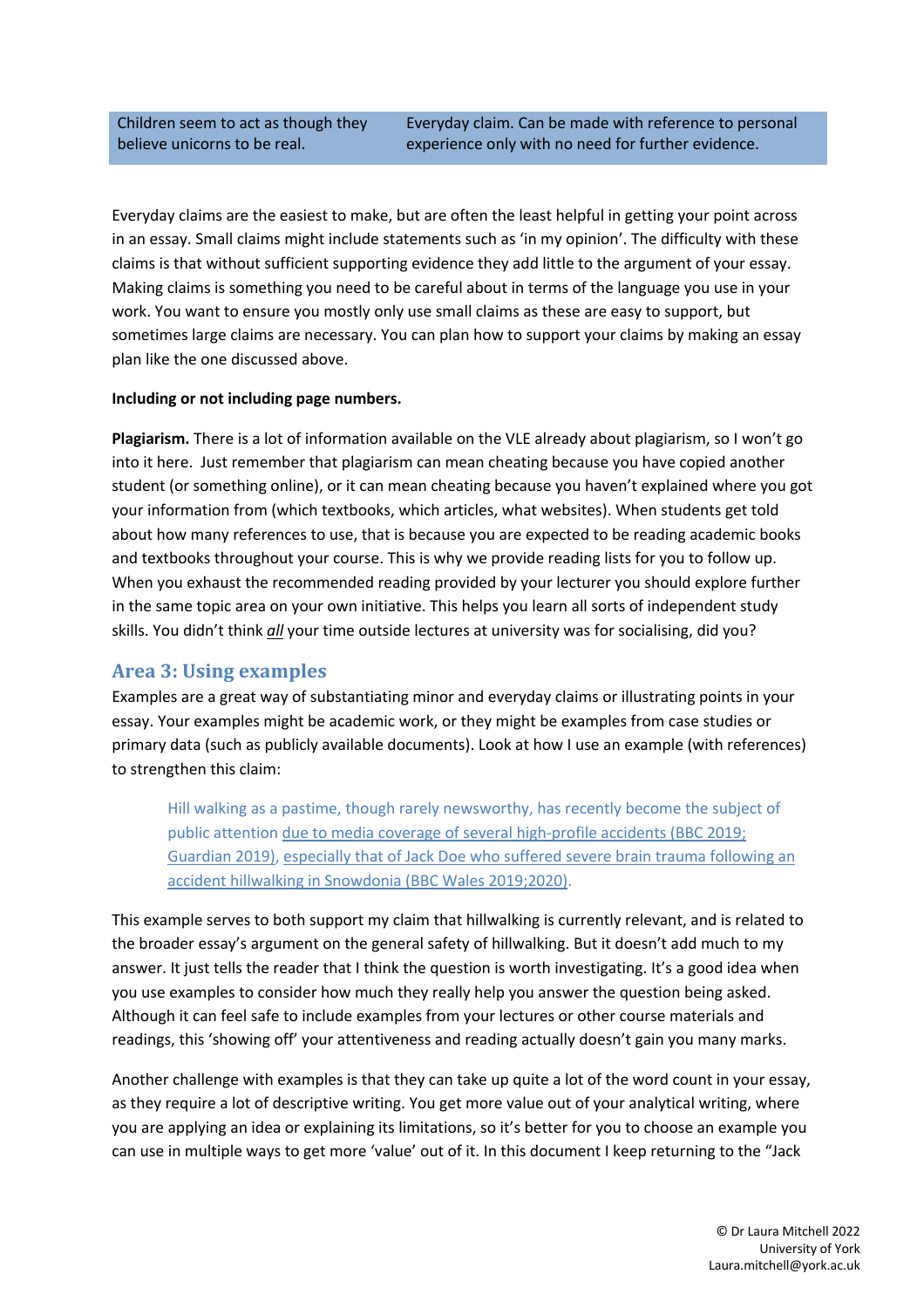and Jill" example because it means I can make multiple points about essay writing in a topic-neutral way.

You might choose a specific example or case study to talk about in your essay because you are familiar with the case yourself, or because it has already been the subject of multiple research studies. Alternatively you might compare two case studies because they have relevant comparable features, such as below:

Rates of injury among hillwalkers visiting Snowdonia in Wales are substantially lower than those visiting the Lake District in North West England (Snowdonia Mountain Rescue 2018; Lake District Mountain Rescue 2019). In this next part of the essay I propose that as the landscape features are similar, it is the variation in investment in tourist facilities, in conjunction with the demographics of visitors that can account for the different levels of accidents among hillwalkers. This indicates the possibility that a broader range of interventions could have substantial effect rather than imposing an outright ban on visitors.

In this example you will note the essay takes a different turn, in line with thesis C proposed earlier. The essay proposes to use locally gathered statistical information to compare two different geographical areas as related case studies. These case studies offer value to the essay because they demonstrate other possible facts of relevance that the author could bring into the essay to expand the scope of the argument. In the example this shifts the discussion from a focus on natural risks and personal responsibility, to include considerations of local governance, marketing behaviour and investment patterns.

## Area 4: Developing your argument

Some students will get their essays back with "you need to develop your points further" or "the relevance was unclear". This is closely related to the essay structure. However, I remember when I was a student having trouble understanding what 'develop your point' actually meant. When you are answering the question, you need to show how the point you are making is answering that question, or contributing to your argument as a whole. To use the Jack and Jill example again:

> Contemporary discussions on hills and hill walking rarely refer to hills as dangerous places or objects for everyday walkers. **[**However, government statistics show a high proportion of serious accidents occurring on hills throughout the UK each year. In 2018 there were

**POI NT**

269 incidents that required the use of an air ambulance, and over 1000 minor incidents that required hospital admission (ONS 2019).**] [**It could be said, then, that the dangerous

aspect of hills is widely unrecognised by the public and hillwalking communities.**] [**In this **1**

essay, I will discuss the example of Jack and Jill as two walkers who experienced accidents in order to illustrate why this disinterest by the public is justifiable.**] [**Further, that the case presents hills as places where danger can be controlled with only a small amount of knowledge and preparation, and access need not be restricted to the public.**] ME OP VEL DE 2 3**

As you can see in this example, the point needs to be explained. Providing evidence is just the beginning. This is what is meant by 'development'. Here, the paragraph shows 1) the reason the author has made the point (what they meant by it), 2) how the point is linked to the overall structure